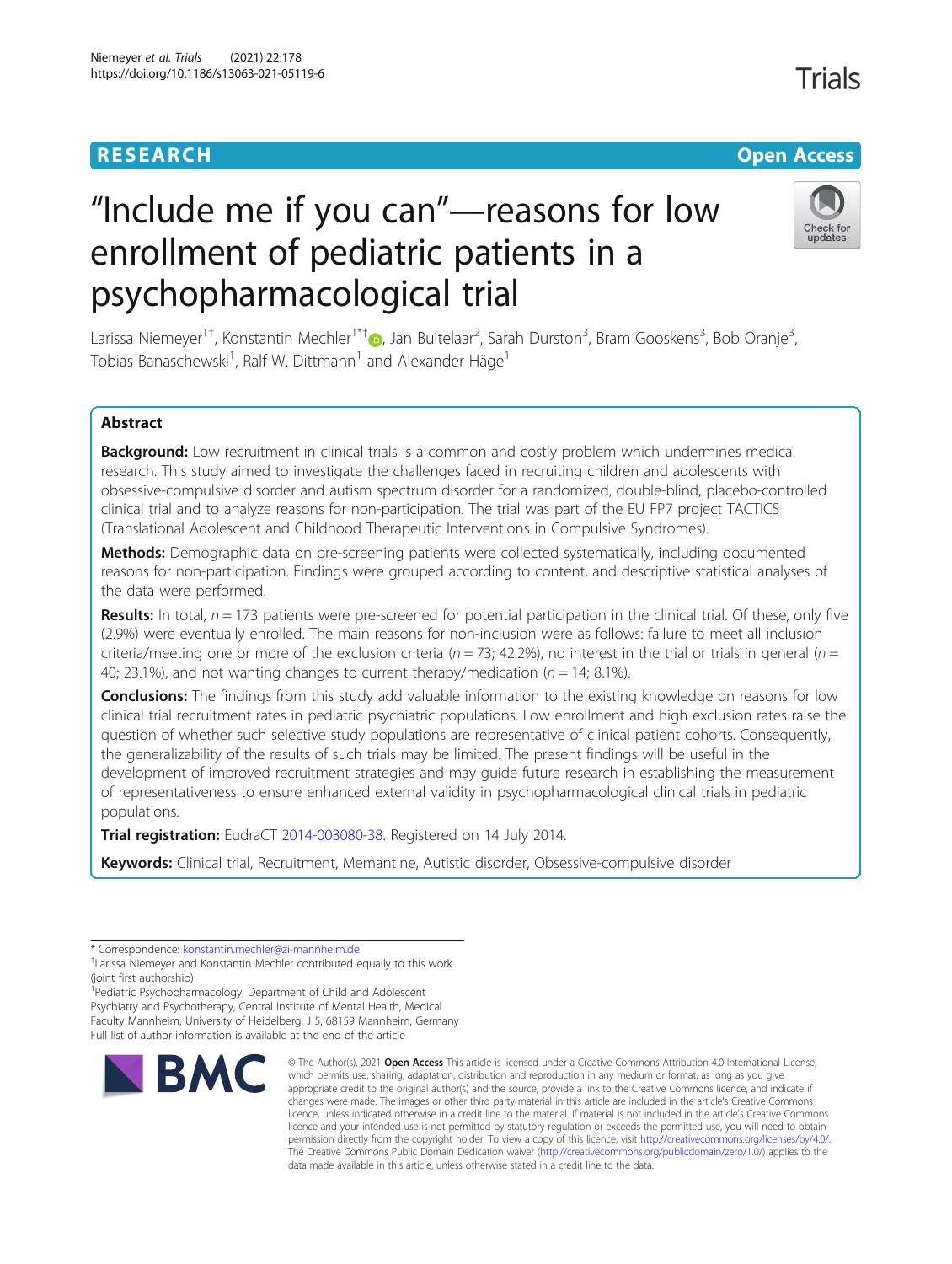# Background

The use of psychotropic medication for the treatment of children and adolescents with psychiatric disorders is increasing in Western countries  $[1-4]$  $[1-4]$  $[1-4]$  $[1-4]$ . However, most of the prescribed drugs do not have formal regulatory approval for use in this population and are therefore prescribed off-label [[5](#page-9-0)–[8](#page-9-0)]. Several studies have indicated high numbers of off-label prescriptions in numerous European countries. A study by Pagsberg and Thomson described an off-label prescription rate of 30–40% in clinical child and adolescent mental health services in Denmark [[9\]](#page-9-0). The authors reported the lowest rates for drugs approved for treatment of attention deficit hyperactivity disorder (ADHD; 2–3%) and the highest rates for antipsychotics (96%) [[9\]](#page-9-0). A Swiss retrospective study examining off-label prescriptions of psychotropic medications in adolescents in a university psychiatric hospital found that 68% of the medications prescribed in 2014 were prescribed as "off-label" according to age, diagnosis, or dose  $[10]$ . This reflected only a minor decrease compared to a rate of 69% off-label prescriptions in 2008 [\[10\]](#page-9-0). Clinical trials investigating efficacy and tolerability/safety of psychotropic medications in the population of children and adolescents, which ultimately obtain regulatory approval and market authorization, are therefore urgently needed [\[11](#page-9-0)].

According to the American Academy of Child and Adolescent Psychiatry Research Forum, "poor recruitment is the key limiting factor regarding the successful completion of many trials and surveys" [[12](#page-9-0)].

Indeed, low recruitment rates in clinical trials constitute a common and expensive problem, which under-mines medical research [\[13](#page-9-0)]. Stein et al. conducted a descriptive study concerning barriers to recruitment in clinical trials and found that only 24% (10/41) of the closed studies reviewed by the authors actually met their targeted recruitment goals [\[13](#page-9-0)]. Other reports indicated that up to 80% of studies experienced low enrollment and 40–60% did not meet their recruitment goal [[14](#page-9-0)– [16\]](#page-9-0). In a publication describing recruitment issues in a placebo-controlled intervention study on adjunctive vitamin D in the treatment of non-remitted depression, Aucoin et al. reported that out of 148 adult participants who completed screening, only  $n = 24$  (16.2%) qualified to participate in the study and only  $n = 9$  (6.1%) were successfully enrolled [[17](#page-9-0)].

Research on recruitment issues in trials with children and adolescents is scarce. In an acute care clinical trial, the enrollment rate of pediatric patients was significantly lower than that of adults (40.0% vs. 53.2%) [[18\]](#page-9-0). Hudson et al. conducted a systematic review of studies concerning children with life-threatening illnesses and found that 31% of the included studies recruited less than 50% of potentially eligible participants due to missing contact data, lack of patients' interest, and negative perceptions concerning potential burdens due to participation [\[19](#page-9-0)]. A qualitative study on parents' agendas in pediatric clinical trial recruitment showed that parents' trial decisions were mostly based on clinical benefit, child safety, practicalities of participation, and research for the common good [[20\]](#page-9-0). Shilling et al. found "child's safety" to be the paramount issue for parents [\[21\]](#page-9-0).

With respect to child and adolescent psychiatry, Bliznak et al. reported that out of  $n = 85$  pre-screened children and adolescents with depressive symptoms, the vast majority could not be enrolled in a placebo-controlled clinical registration trial, predominantly due to comprehensive inclusion and exclusion criteria [[22\]](#page-9-0). Emslie et al. concluded in a review of antidepressant clinical trials in children and adolescents that inclusion criteria often resulted in the exclusion of several comorbid disorders and that recruitment in adolescent populations is particularly challenging [\[23](#page-9-0)]. In a study investigating the recruitment rate for a randomized controlled trial (RCT) for adolescent bulimia nervosa, a randomization rate of 45% was reported [\[24](#page-9-0)]. As pointed out by Kennedy-Martin et al., in order to be clinically useful, the results of RCTs should be generalizable to the real-world patient population that is being investigated, a concept which is referred to as external validity [\[25\]](#page-9-0). Studies investigating the proportion of patients with posttraumatic stress disorder (PTSD), aggression, binge-eating disorder (BED), major depressive disorder (MDD), or manic episodes who would qualify for disorder-related RCTs with typical eligibility criteria found alarmingly high exclusion rates: Franco et al. reported that more than 60% of respondents from an overall PTSD sample and more than 70% of respondents seeking treatment for PTSD would have been excluded by one or more exclusion criteria in a typical pharmacological trial [\[26](#page-9-0)]. Similarly, the authors of a study on pharmacotherapeutic management of aggression in psychiatric patients described that only 30% of aggressive patients as seen in clinical practice would be eligible to participate in a typical randomized controlled trial [[27\]](#page-9-0). Guerdjikova et al. found that 45.8% of potential subjects with BED were ineligible for study participation because they did not meet entry criteria. Zetin et al. reported an even higher number (91%) of depressive patients presenting for treatment who did not qualify for RCTs when the 11 most common exclusion criteria previously identified in an earlier study were applied [\[28](#page-9-0), [29\]](#page-9-0). Storosum et al. determined the eligibility of patients with acute manic episodes for a hypothetical but representative RCT, using the most prevalent inclusion and exclusion criteria. They concluded that only 16% of patients' manic episodes would be eligible for the hypothetical trial.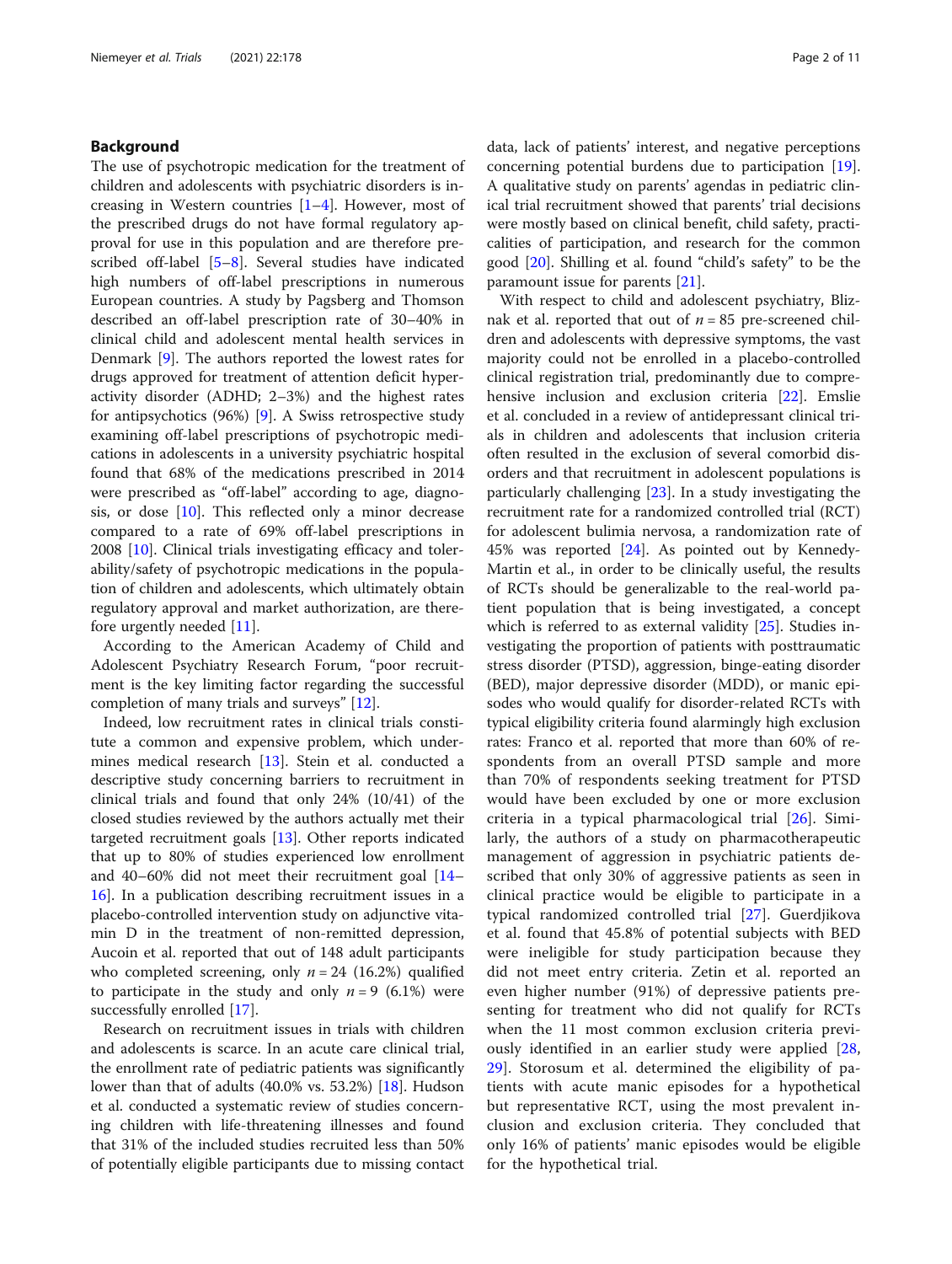In a controlled treatment trial of adolescent patients with anorexia nervosa comparing different family treatments and the added effect of fluoxetine vs. placebo, an association was found between participants'/families' resistance to the study drug (fluoxetine) and poor recruitment. After a recruitment period of 6 months, 47% of patients eligible for the study had refused fluoxetine and only  $n = 20$  individuals had been included in the study [[30\]](#page-9-0). Likewise, in a trial involving olanzapine as adjunctive treatment for anorexia nervosa, the authors reported that out of 92 patients approached and asked to participate in the study, only 27 (29%) met full inclusion criteria and only seven (7.6%) were eventually enrolled. The main reasons for study refusal were concerns about medication effects and refusal to contemplate medication as a treatment option [\[31](#page-9-0)]. The authors had found similar reasons for poor recruitment (fear of potential adverse events; risk of receiving placebo) in an earlier study in the same target population [\[32\]](#page-9-0). In an article discussing obstacles encountered while implementing a randomized clinical trial in a pediatric inpatient psychiatric unit at the Children's Hospital of Harvard Medical School, the authors stated that parents were often difficult to contact in order to obtain initial consent or data during the study [\[33](#page-9-0)].

This is the first study to investigate the recruitment rates of children and adolescents with obsessivecompulsive disorder (OCD) or autism spectrum disorder (ASD) for a randomized, double-blind, placebocontrolled trial and to analyze reasons for nonparticipation. The examined exploratory 'Glutamatergic medication in the treatment of Obsessive Compulsive Disorder and Autism Spectrum Disorder' trial (GOAT) was part of the large, translational project TACTICS (Translational Adolescent and Childhood Therapeutic Interventions in Compulsive Syndromes; [http://www.](http://www.tactics-project.eu/) [tactics-project.eu/\)](http://www.tactics-project.eu/) funded by the European Community's Seventh Framework Programme (FP7/2007-2013) under grant agreement number 278948, EudraCT Number: 2014-003080-38 [[34](#page-9-0), [35](#page-9-0)]. Clinical efficacy (improving symptoms of compulsivity) and tolerability/safety of the glutamatergic agent memantine were investigated in this population at four university-based clinical study sites: (1) Department of Child and Adolescent Psychiatry and Psychotherapy, Central Institute of Mental Health, Mannheim, Germany; (2) Departments of Neuroimaging and Child and Adolescent Psychiatry, Institute of Psychiatry, Psychology and Neuroscience, King's College London, UK; (3) Department of Child and Adolescent Psychiatry, Brain Center Rudolf, University Medical Center Utrecht, The Netherlands; and (4) Karakter Child and Adolescent Psychiatry, Donders Institute for Brain, Cognition and Behaviour, Radboud University Medical Center, Nijmegen, The Netherlands.

The present study aimed to (i) evaluate the process from pre-screening to inclusion, (ii) systematically analyze reasons for non-participation, (iii) determine factors in trial design or general issues affecting successful recruitment, and (iv) to guide future clinical trials in similar populations by discussing various recruitment strategies and providing evidence and experience-based recommendations.

### **Methods**

The participating sites pre-screened children and adolescents with obsessive-compulsive disorder (OCD) and/or autism spectrum disorder (ASD) for their eligibility for participation in a multi-national, multi-center, randomized, double-blind, parallel, placebo-controlled trial of glutamatergic medication in the treatment of compulsivity as a cross-disorder trait in OCD and ASD. The overall pre-screening period took place from June 2015 to February 2018, with different time frames for each study center (see Table [1\)](#page-3-0).

Various recruitment strategies were applied, including the distribution of brochures, informing local officebased child and adolescent psychiatrists, disseminating information on the respective child and adolescent psychiatric department websites as well as oral presentations on the upcoming trial to the medical staff at the respective inpatient and outpatient departments. Contact details of study personnel and information on essential trial content and procedures were provided. Additionally, the local study teams contacted families that had previously given their consent to be informed about available studies.

Potential trial subjects and their parents/legal guardians were asked to participate in the trial by one of the (sub-)investigators and received a letter/informed consent or assent document explaining the trial. They were contacted again after an adequate time interval to consider participation.

Reasons for non-participation for each potential trial subject were documented by three of the four participating sites (Mannheim, Germany; Utrecht and Nijmegen, The Netherlands). Findings were grouped according to content, and descriptive statistical analyses of the data were performed.

#### Results

In total,  $N = 173$  patients were pre-screened for potential participation in the trial during the 33-month recruitment period. Forty-four (25.4%) were female and  $n = 121$ (69.9%) were male; gender was not documented for  $n = 8$ (4.6%) pre-screened patients. The mean age was 12.5 years ( $n = 158$ ; range 2–21 years); data on exact age were missing for  $n = 15$  subjects (8.7%).  $N = 119$  (68.8%) patients with a (suspected) diagnosis of ASD,  $n = 42$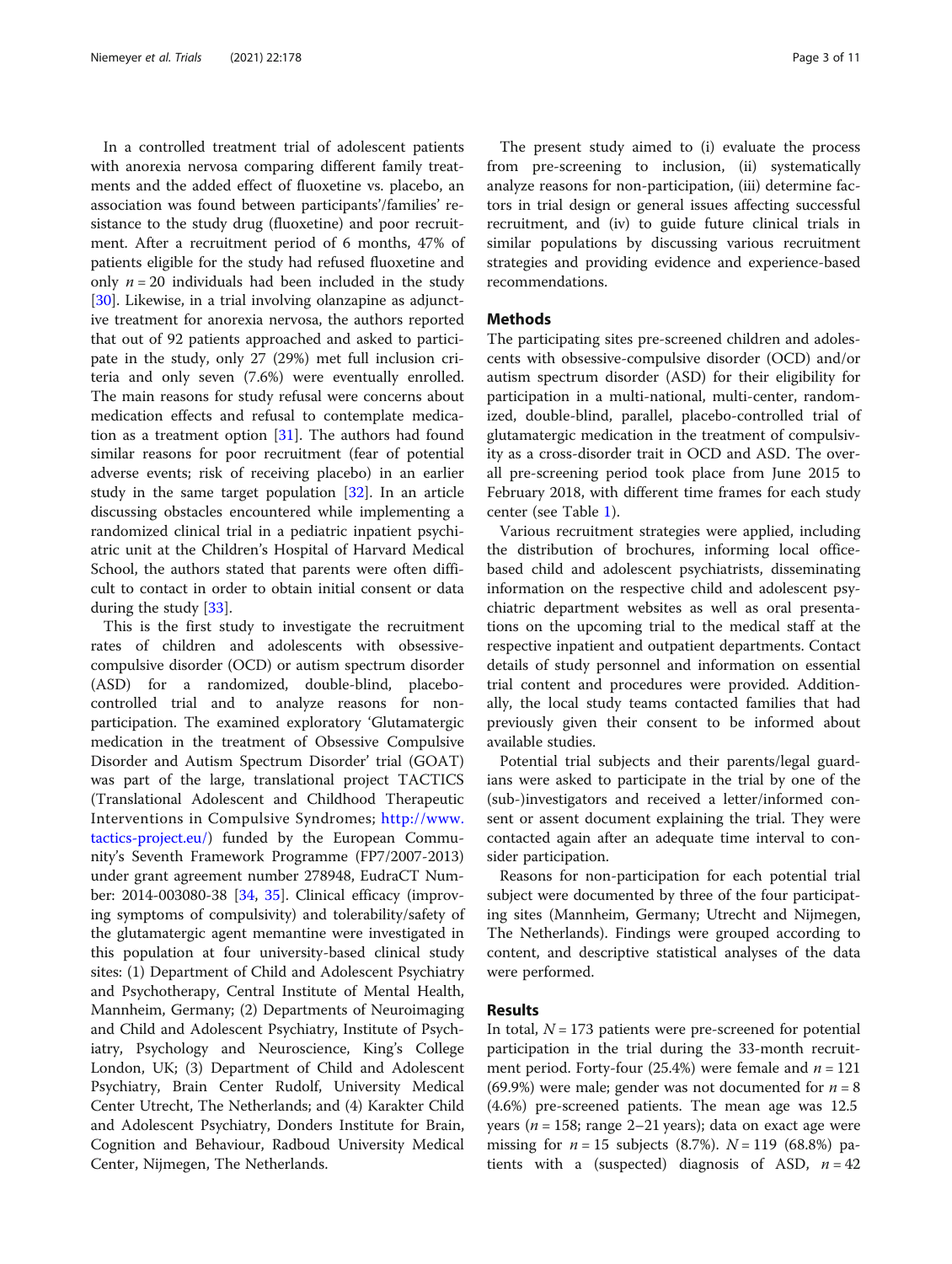| Study center | Screening period         | Pre-screened patients [n] | $\%$ | Enrolled patients [n] | %        |
|--------------|--------------------------|---------------------------|------|-----------------------|----------|
| Mannheim     | June 2015-February 2018  | 88                        | 50.9 |                       | 2.3      |
| Nijmegen     | June 2016-February 2018  | -42                       | 24.3 |                       | 7.0      |
| Utrecht      | March 2017-February 2018 | 43                        | 24.9 |                       | $\Omega$ |
| <b>Total</b> |                          | 73                        | 100  |                       | 2.9      |

<span id="page-3-0"></span>Table 1 Screening period and patients per study center

(24.3%) with a (suspected) diagnosis of OCD, and  $n = 12$ (6.9%) with (suspected) diagnoses of both disorders were pre-screened. Out of the 173 pre-screened patients, only  $n = 5$  (2.9%) were eventually enrolled in the trial, leaving  $n = 168$  (97.1%) which were either ineligible due to inclusion or exclusion criteria or declined participation. All five enrolled patients had been receiving regular treatment at the respective participating sites prior to trial inclusion.

#### Non-eligibility due to inclusion or exclusion criteria

Out of 168 not included patients,  $n = 73$  (43.5%) either failed to meet all of the trial inclusion criteria or met one or more of the exclusion criteria (Table 2). Of these, the most commonly reported reasons for non-eligibility were as follows:  $n = 18$  (24.7%) patients were either too young or too old to be included (although screening took place in departments of child and adolescent psychiatry, some of the patients were ≥ 18 years old). Per study protocol, age ranges differed for ASD versus OCD patients, ranging from 6 years to 17 years 9 months at initial inclusion for ASD patients and 8 years to 17 years 9 months at initial inclusion for OCD patients. The suspected diagnosis of either ASD or OCD was not confirmed as per study protocol in  $n = 10$  (13.7%) pre-screened individuals, and  $n = 9$  (12.3%) were already participating in another trial. A diagnosis of either ASD or OCD had to be confirmed on the basis of the Diagnostic and Statistical Manual of Mental Disorders, 5th edition (DSM-5  $[36]$  $[36]$ ), according to a structured interview (e.g., DISC [[37\]](#page-9-0);) for OCD, or according to the Autism Diagnostic Interview-Revised (ADI-R [\[38](#page-9-0)];) for patients with autism.

#### Non-participation due to personal reasons

Out of the 168 not included patients and their parents,  $n = 75$  (44.6%) declined participation due to personal reasons. Of these,  $n = 40$  (53.3%) were not interested in the trial or trials in general,  $n = 14$  (18.7%) reported not wanting any changes to their therapy/medication, and  $n = 9$  (12.0%) refused to participate because they/their parents disapproved of medication in general. Other personal reasons included perceiving the trial as too burdensome or too complex, "too much going on at home" or being afraid of having blood drawn.

# Non-participation due to general/other reasons

Twenty (11.9%) of the not included patients did not participate due to general reasons.  $N = 6$  (30.0%) of these were lost to follow-up. Other reasons were "starting cognitive-behavioral psychotherapy", medical reasons (e.g., not yet being stable on medication), or patients were currently seeking treatment for another symptom domain/had different treatment requirements.

## **Discussion**

The present paper reports on systematically collected pre-screening data in a cohort of children and adolescents with (suspected) ASD or OCD who were considered "not eligible" to participate in a multi-national, multi-center, randomized, double-blind, parallel, placebo-controlled trial of glutamatergic medication in the treatment of compulsivity as a cross-disorder trait in OCD and ASD [[34\]](#page-9-0). Our low enrollment rate of only 2.9% is comparable to that of several other psychiatric clinical trials (1.2–7.6% enrollment) [[17,](#page-9-0) [22,](#page-9-0) [31\]](#page-9-0). A systematic literature review by McDonald et al. reported an extension of the recruitment period in 53% of 114 trials that recruited participants between 1994 and 2002 in

Table 2 Most important inclusion and exclusion criteria of the GOAT trial (for further information see [\[34\]](#page-9-0))

| Most important inclusion criteria                                                                                                                                                                                                                                                                                                                                                     | Most important exclusion criteria                                                                                                                                                                                                                                                                                                                                              |
|---------------------------------------------------------------------------------------------------------------------------------------------------------------------------------------------------------------------------------------------------------------------------------------------------------------------------------------------------------------------------------------|--------------------------------------------------------------------------------------------------------------------------------------------------------------------------------------------------------------------------------------------------------------------------------------------------------------------------------------------------------------------------------|
| - Aged 6 years (ASD patients)/8 years (OCD patients) to 17<br>years 9 months at initial inclusion<br>$-$ IQ $\geq$ 70 (based on Wechsler scales, four subtests)<br>- Ability to speak and comprehend the native language of<br>the country in which the assessments take place<br>- DSM-5 diagnosis of OCD (according to a structured inter-<br>view) and/or ASD (according to ADI-R) | - Intellectual disability (IQ $<$ 70)<br>- Subject has taken another investigational product or taken part in a clinical study<br>with 30 days prior to screening<br>- History of or present clinically relevant somatic acute or chronic disorder that might<br>confound the results of tolerability/safety assessment or would not be in the best<br>interest of the patient |
|                                                                                                                                                                                                                                                                                                                                                                                       |                                                                                                                                                                                                                                                                                                                                                                                |

DSM-5 Diagnostic and Statistical Manual, 5th edition ADI-R Autism Diagnostic Interview-Revised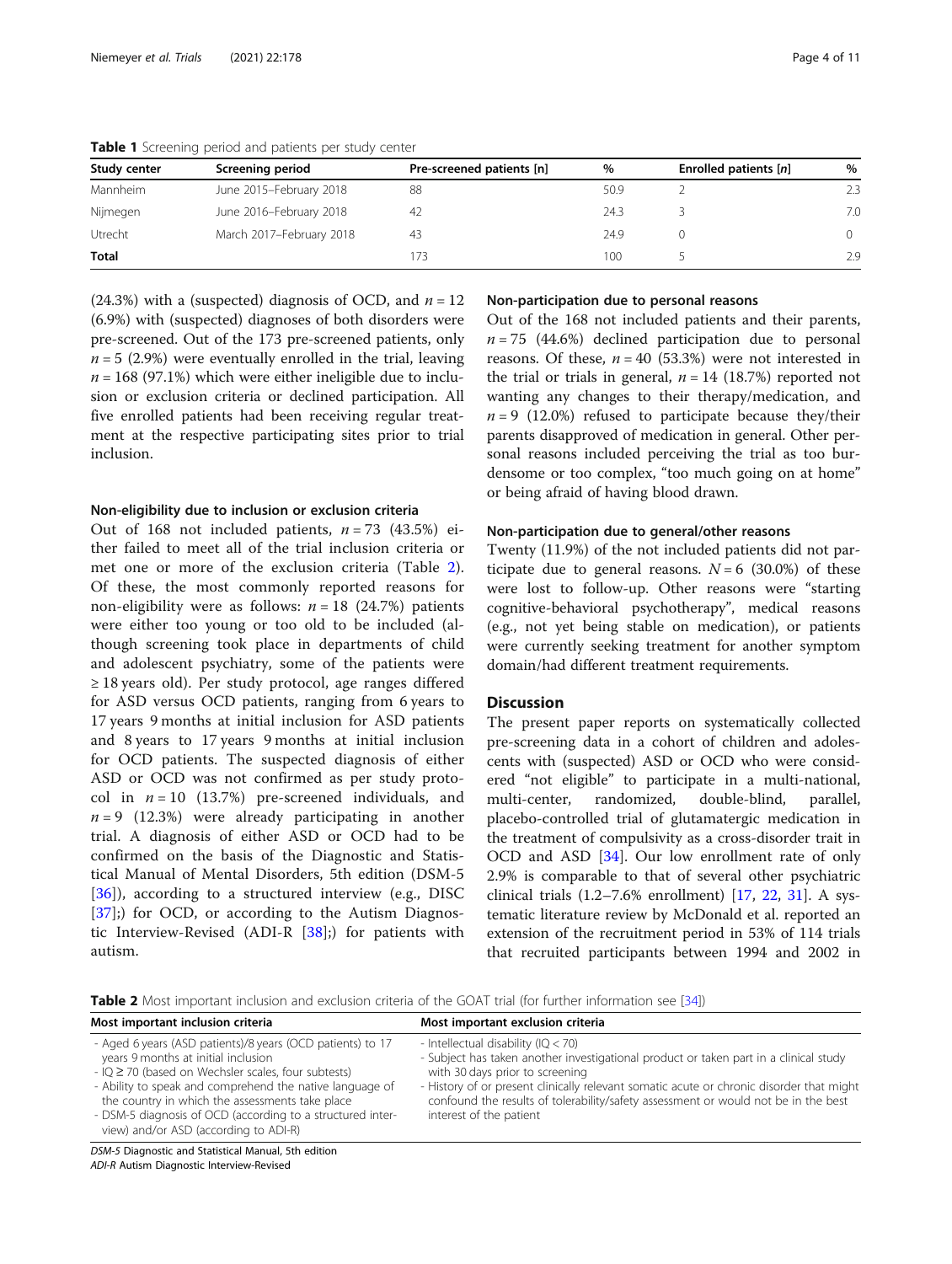Great Britain, but no consequent improvement of enrollment. In line with these findings, our planned trial enrollment period was extended for one more year with no resulting substantial increase in recruitment [[15\]](#page-9-0). With a focus on ethical considerations, the design of future trials should include a greater consideration of practical feasibility and implementability in order to foster the effective utilization of monetary and human resources.

Although inclusion and exclusion criteria were intended to create an inclusive setting for patient recruitment [\[34](#page-9-0)], a considerable subgroup 42% (73/173) of pre-screened patients were not eligible for participation. This was also the case in trials regarding adolescent patients with anorexia nervosa and adolescents with depressive symptoms [\[22,](#page-9-0) [31\]](#page-9-0), in which 71% (anorexia nervosa patients) and 75% (depressive symptoms), respectively, failed to meet all of the eligibility criteria defined in the study protocols and were therefore classified as non-eligible.

In any pediatric psychopharmacology clinical trial, the decision to participate involves not only the patient but also the parents/legal guardian. Informed assent/consent is therefore needed from up to three individuals, who may all present specific personal reasons for declining participation.

In line with Guerdjikova et al. [[28](#page-9-0)], who reported a rate of 19.8% regarding lack of interest in trial participation in an adult binge-eating disorder population, we found that 23.1% (40/173) of pre-screened patients and/ or their parents were not interested in trial participation or trials in general. Hudson et al. also reported a lack of interest and participants' perceptions of potential burdens as reasons for non-participation in a systematic review of studies in a pediatric population with lifelimiting conditions [[19](#page-9-0)]. It might be argued that patients who benefit from a health care system in a high-income country, with several relatively efficacious treatment options available, might be less willing to participate in clinical trials due to expectations of a small/poor individual benefit/cost ratio. This may differ in countries where trial participation might be the only available and/ or affordable treatment option.

In adolescent patients with anorexia nervosa, Lock et al. reported that medication as part of the trial design was significantly associated with poor recruitment, as 47% of eligible individuals refused fluoxetine [[30\]](#page-9-0). Similar findings were reported in the same population in an earlier study, where 70% of eligible patients refused participation due to fears associated with medication effects or refusal to consider medication as a treatment option [\[31](#page-9-0)]. In contrast, only 5.2% (9/173) of pre-screened patients and/or their parents in the present trial refused to participate due to the trial medication.

All five enrolled patients had been receiving regular treatment at the respective participating sites prior to trial inclusion. Several recruitment strategies were applied to reach potential participants outside of the participating sites such as distributing brochures, informing local office-based child and adolescent psychiatrists and other institutions in contact with adolescent psychiatric patients as well as disseminating information online. Yet, this did not lead to any additional inclusion. In the authors' experience this phenomenon is neither singular nor local as "overcoming the walls" of the home trial site to improve recruitment has been a challenge over the last decades at many trial sites in different countries [[22\]](#page-9-0).

As laid out in the introduction above, the present trial incorporated mainly four factors which each may account for extra obstacles in recruitment of participants: (i) a pediatric population with (ii) psychiatric disorders and (iii) the investigation of a *psychopharmacological* agent with (iv) a randomized placebo-controlled trial design. This is reflected by this study's results which demonstrated reasons for non-participation, expressed by families with children suffering from psychiatric disorders such as no additional capacity ("too much ongoing at home") and particular health beliefs ("parents disapproved of medication in general").

Various recruitment strategies are available to overcome these obstacles and have previously been discussed in the literature. Nevertheless, systematic and conclusive evidence in this regard is still missing [[12](#page-9-0), [13](#page-9-0), [39](#page-9-0)–[43\]](#page-10-0).

Table [3](#page-5-0) provides an overview of such recruitment strategies commented by the authors in light of their long-term experience in designing and conducting psychopharmacological trials in pediatric populations. A tailored approach to the particular aspects of each individual trial needs to be followed, taking into account the differing conditions and requirements across study sites, given in various regions and countries even in one joint trial, in relation to the respective basic conditions determined, e.g., by health care systems plus regulatory, administrative and ERB agencies.

Beyond the specific recruitment strategies presented in Table [3,](#page-5-0) the authors have found it beneficial to ask patients and their families in treatment for their permission to contact them in the future to inform them about potential participation in an upcoming clinical trial. In order to be effective, this process of keeping a "list of prospective trial participants" should be implemented into routine clinical care while obeying local regulations pertaining to ethical and data protection aspects.

Deciding to participate in psychopharmacological trials, especially those with a placebo-controlled design, and participation itself is complex and potentially burdensome for participants and their families. Therefore, it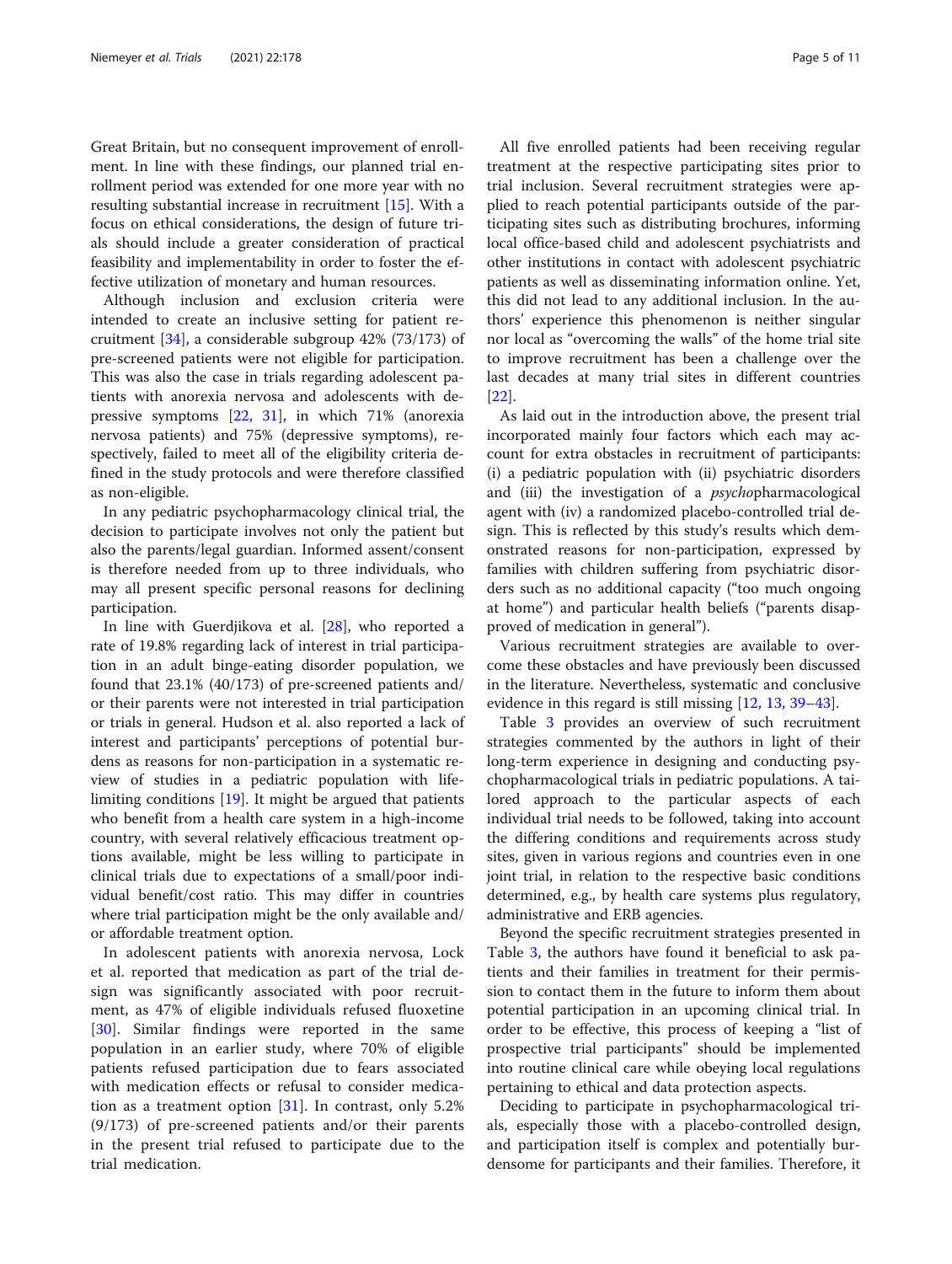<span id="page-5-0"></span>

|        | Table 3 Overview of recruitment strategies applied in this trial and rating of their usefulness in pediatric psychopharmacological |  |  |  |  |  |  |
|--------|------------------------------------------------------------------------------------------------------------------------------------|--|--|--|--|--|--|
| trials |                                                                                                                                    |  |  |  |  |  |  |

| Recruitment strategy Pros                                                                                     |                                                                                                                                                                                                                                                                                                                                                                                                                                                                   | Cons                                                                               | General considerations and<br>recommendations                                                                                                                                                                                                                                                                                                                                                                                                                                 | Rating of usefulness in<br>pediatric<br>psychopharmacological<br>trials <sup>a</sup> |  |
|---------------------------------------------------------------------------------------------------------------|-------------------------------------------------------------------------------------------------------------------------------------------------------------------------------------------------------------------------------------------------------------------------------------------------------------------------------------------------------------------------------------------------------------------------------------------------------------------|------------------------------------------------------------------------------------|-------------------------------------------------------------------------------------------------------------------------------------------------------------------------------------------------------------------------------------------------------------------------------------------------------------------------------------------------------------------------------------------------------------------------------------------------------------------------------|--------------------------------------------------------------------------------------|--|
| <b>Contacting local</b><br>office- or hospital-<br>based psychiatrists/<br>psychotherapists/<br>pediatricians | - Inexpensive<br>- Can be difficult when many<br>- Targeted<br>individual offices need to be<br>contacted or visited in person<br>- Trial needs to be carefully<br>explained to colleague/s, therefore - Provide colleague/s with flyers/<br>complex and time-consuming<br>- If trial potentially interferes with<br>routine care, support by<br>colleague/s is unlikely<br>- Some physicians concerned to<br>'lose patient' to study site after<br>study closure |                                                                                    | - Personal contact to colleague/s<br>and collaboration needs to be<br>established and is crucial for<br>effective recruitment<br>brochures for distribution to their<br>patients<br>- Aspects of the trial design and<br>integration of participation into<br>regular treatment should be<br>discussed<br>- Easy access and contact to trial<br>team essential (e.g., "hotline")<br>- Concerns should be taken into<br>serious consideration early on, be<br>discussed openly | $+ + +$                                                                              |  |
| Contacting self-help/<br>support groups                                                                       | - Highly targeted<br>- Useful in diseases<br>with low<br>prevalence<br>- Established<br>network of<br>families interested<br>in progress of<br>research and<br>therapies                                                                                                                                                                                                                                                                                          | - Time consuming                                                                   | - Personal contact recommended to $+ + +$<br>establish collaboration<br>- Giving presentations, e.g., to<br>groups of parents, about<br>respective disorder, diagnosis and<br>treatment, the current trial and<br>relevant background information<br>should be considered                                                                                                                                                                                                     |                                                                                      |  |
| <b>Oral presentations at</b> - Informative<br>internal meetings of<br>the department/<br>study site           | - Targeted                                                                                                                                                                                                                                                                                                                                                                                                                                                        | - Time consuming<br>- Short information half-life due to<br>single event character | - Useful to "get the clinical team on<br>board" (at the own institution) and<br>to facilitate collaboration between<br>clinical care and study/research<br>group<br>- Easy access and contact to trial<br>team essential (e.g., "hotline")                                                                                                                                                                                                                                    | $+ + +$                                                                              |  |
| Participation in<br>internal regular<br>meetings of clinical<br>team                                          | - Minimizes risk of<br>missing potential<br>participants<br>- Strengthens<br>established<br>collaboration with<br>clinical team                                                                                                                                                                                                                                                                                                                                   | - Time consuming                                                                   | - Larger meetings with concise<br>discussion of many patients<br>should be preferred (e.g.,<br>admission/discharge planning)<br>- Meetings should be attended<br>regularly (e.g., weekly) and on a<br>long-term basis                                                                                                                                                                                                                                                         | $+ + +$                                                                              |  |
| Keeping a<br>prescreening list                                                                                | - Easy<br>- Minimizes risk of<br>losing track of<br>potential<br>participants<br>- Recruitment<br>efforts are<br>documented                                                                                                                                                                                                                                                                                                                                       | - Time-consuming                                                                   | - Local data protection regulations<br>and ethical guidelines must be<br>followed (e.g., by<br>pseudonymization of personal<br>data)                                                                                                                                                                                                                                                                                                                                          | $+ + +$                                                                              |  |
| Online and social<br>media ads                                                                                | - Easy<br>- Cost-free when<br>untargeted                                                                                                                                                                                                                                                                                                                                                                                                                          | - Many competing ads<br>- Costly when targeting specific<br>populations            | - Post on social media of institution/ $+$ +<br>hospital should be considered<br>- Can easily be repeated on a<br>regular basis                                                                                                                                                                                                                                                                                                                                               |                                                                                      |  |
| Information on<br>website of<br>department/hospital/ - Targeted<br>research group                             | - Easy<br>- Inexpensive                                                                                                                                                                                                                                                                                                                                                                                                                                           | - Needs to be actively accessed (in<br>contrast to ads)                            | - Information and flyers should be<br>easily visible and accessible for<br>families<br>- Also useful for office-based physi-<br>cians and other researcher inter-<br>ested in ongoing trials                                                                                                                                                                                                                                                                                  | $+ +$                                                                                |  |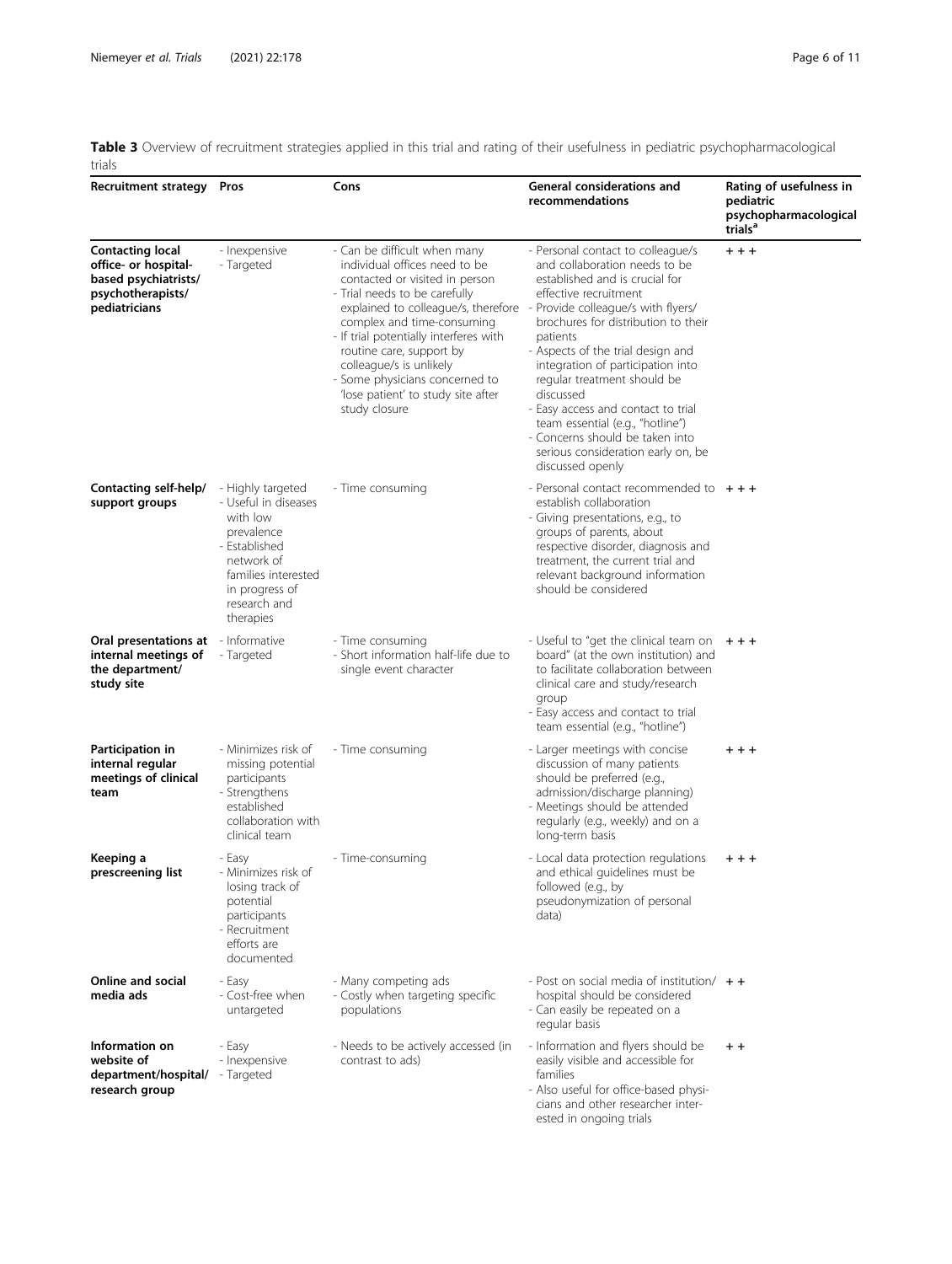|                    | Table 3 Overview of recruitment strategies applied in this trial and rating of their usefulness in pediatric psychopharmacological |  |  |  |
|--------------------|------------------------------------------------------------------------------------------------------------------------------------|--|--|--|
| trials (Continued) |                                                                                                                                    |  |  |  |

| <b>Recruitment strategy</b>                                                                        | Pros                                                     | Cons                                                                                                                                                                                                                                                         | General considerations and<br>recommendations                                                                                                                                                                                                                                       | Rating of usefulness in<br>pediatric<br>psychopharmacological<br>trials <sup>a</sup> |  |
|----------------------------------------------------------------------------------------------------|----------------------------------------------------------|--------------------------------------------------------------------------------------------------------------------------------------------------------------------------------------------------------------------------------------------------------------|-------------------------------------------------------------------------------------------------------------------------------------------------------------------------------------------------------------------------------------------------------------------------------------|--------------------------------------------------------------------------------------|--|
| Oral presentations at - Informative<br>external meetings/<br>conferences                           | - Raises disease<br>awareness                            | - Time consuming<br>- Untargeted<br>- Short information half-life due to<br>single event character                                                                                                                                                           | - Regional and disorder-specific<br>meetings should be preferred<br>- Aspects of the trial design and<br>integration of participation into<br>regular treatment should be<br>discussed<br>- Easy access and contact to trial<br>team essential (e.g., "hotline")                    | $+ +$                                                                                |  |
| Distribution of<br>printed flyers/<br>brochures in<br>community settings/<br>to the general public | - Easy<br>- Inexpensive<br>- Raises disease<br>awareness | - Untargeted                                                                                                                                                                                                                                                 | - Should be considered when<br>$\ddot{}$<br>recruiting patients with high<br>prevalence disorders or healthy<br>controls<br>- Recommended to identify highly<br>frequented settings for the target<br>population beforehand                                                         |                                                                                      |  |
| Newspaper ads/brief<br>articles                                                                    | - Mostly easy<br>- Raises disease<br>awareness           | - Many competing ads<br>- Untargeted<br>- Can be costly<br>- Potentially, ERB approval needed<br>- At times, content wise mutually<br>exclusive opinions/requests from<br>study management, institutional<br>communication, journal editorial<br>office, ERB | - Should be considered when<br>recruiting patients with high<br>prevalence disorders or healthy<br>controls<br>- Staff should be prepared to face<br>those 'hurdles', learn from other<br>sites involved in the trial, be<br>flexible in wording texts.                             | $\ddot{}$                                                                            |  |
| Trial website/blog                                                                                 | - Informative<br>- Raises disease<br>awareness           | - Time and/or cost consuming<br>- Needs to be advertised/made<br>public                                                                                                                                                                                      | - Links to this content should be<br>placed in ads as well as social<br>media and on website of<br>institution/hospital                                                                                                                                                             | $\ddot{}$                                                                            |  |
| <b>Contacting schools</b>                                                                          | - Informative<br>- Raises disease<br>awareness           | - Time consuming<br>- Untargeted                                                                                                                                                                                                                             | - Local regulations and experiences +<br>with school authorities vary widely<br>- Can be considered when school<br>problems or disorders with<br>relatively high prevalence (e.g.,<br>ADHD) are a focus of the trial or<br>healthy control subjects are part of<br>the trial design |                                                                                      |  |

<sup>a</sup>Rating based on long-term experience of the authors in running clinical pediatric psychopharmacology trials; relative impact on recruitment: + + + high, + + medium, + low

must be noted that basic principles of professional conversation as applied, for example, in psychotherapy are also fundamental for successful recruitment into clinical trials. This means establishing a trustful relationship when in contact with patients, parents or colleagues, transparently discussing risks and benefits of participation, and communicating in an open and adequate, incl. age-appropriate, manner. Previous research has identified key factors for successful recruitment in clinical trials, i.e., clinicians with a positive attitude to research, cooperation/collaboration of researchers and clinicians, and positive relationships between both the researchers and the recruiting clinicians and the recruiting clinicians and the participant [\[44](#page-10-0)]. This context may explain why it has proven to be challenging, in this trial and others, to recruit patients which have not been or are in regular treatment at the trial site since establishing such relationships with patients, their families, and clinicians is much more difficult in these cases.

Furthermore, trial designs in pediatric trials in general should incorporate the needs of both the under-age participants and the parents [[45\]](#page-10-0). If possible, parent representatives should be consulted for key questions in the trial design and recruitment strategies.

These aspects—to be taken into account when designing psychopharmacological trials in pediatric populations—will very likely also apply to clinical trials differing with regard to medical specialty, age group, and intervention/treatment. For example, while not being required in a legal sense, it should also be considered to include relatives of a potential adult trial participant in the informed consent process if agreed to by the potential participant.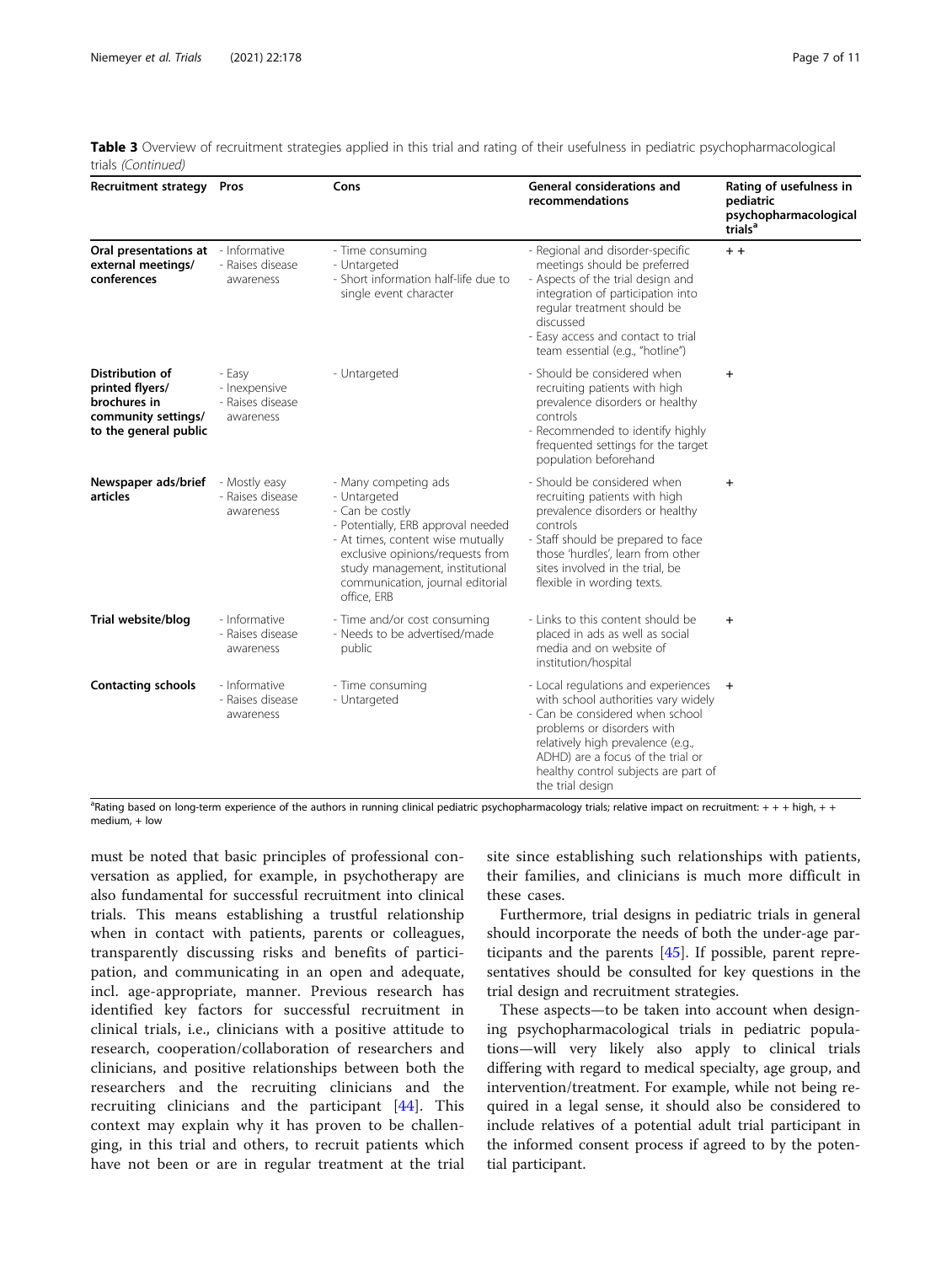Our study represents a post hoc analysis of recruitment problems and reasons for non-inclusion in a pediatric pharmaceutical trial. Apart from recruitment strategies that help to find more patients that could be pre-screened and potentially be enrolled (see Table [3](#page-5-0)), researchers should also consider whether the rate of ineligibility for their trial could be reduced. Our findings suggest that this could be supported in particular by choosing less restrictive inclusion and exclusion criteria and possibly by reducing the burden for children and their families (taking into account the number of investigations and tests, frequency of visits etc.). Moreover, prescreening lists with various contact data information may also help to not loose patients in the pre-screening process. With regard to reservation against pharmaceutical trials and/or psychotropic medication in general, which had also been identified as a relevant reason for non-inclusion in our study, reducing such reservation of patients and families seems complex and challenging as a broader approach including informative education and psychoeducational programs would be needed.

The observed rate of 97.1% of pre-screened but not enrolled patients in the present study raises the question of participants' representativeness of real-world patients, and thus of the generalizability of study results from RCTs like the one investigated here. As described in the introduction, several other authors have correspondingly found that only a small proportion of patients with psychiatric conditions would qualify for RCTs targeting their respective disorder [\[46](#page-10-0)]. Kennedy-Martin et al. reported in a review of mental health pharmacological studies that RCT samples were highly selected and had a lower risk profile than real-world populations [\[47](#page-10-0)]. The authors distinguished between explicit (inclusion/exclusion criteria) and implicit (other issues affecting patient participation) factors influencing external validity. The explicit factors were identified as the "key driver for differences in RCT samples and real-world populations" [[47\]](#page-10-0) and consequently as the central reason for the lack of representativeness. Applying this classification to the present trial, 42.2% (73/173) of patients in the study population were not enrolled due to explicit factors. Due to the small number of included participants and missing data on symptom severity or co-morbidities in prescreened patients, statistical analyses of these factors were not possible. However, several studies in different psychiatric populations have indeed revealed a stronger exclusion rate of patients with higher illness severity, more co-morbidities, and concomitant drug use, suicidal ideation, or substance abuse [\[28,](#page-9-0) [47](#page-10-0)–[52\]](#page-10-0).

The influence of implicit factors on generalizability is more difficult to examine. Goedhard et al. reported that adult patients with more severe aggression were less likely to consent to participation, and Kushner et al.

found that depressive patients participating in an RCT scored higher on a personality scale assessing preference for novel experiences than did patients treated outside of RCTs [\[53\]](#page-10-0). Similarly, we hypothesize that patients who refuse to participate in clinical studies at all, those who disapprove of medication, or those who are medically unstable might have certain personality traits or be more severely ill.

Targeting the issue of low external validity, registrybased randomized controlled trials (rRCTs) have been proposed as a "new clinical trial paradigm" [[54](#page-10-0)]. Compared to conventional RCTs, patient data used for rRCTs are extracted from an existing patient registry, which provides long-term patient data with relatively little effort [\[55\]](#page-10-0). It is hoped that rRCTs will enhance generalizability compared to RCTs, by including lessselected patient populations, although there are some critical appraisals emphasizing the limitations of this method [[56](#page-10-0), [57\]](#page-10-0). Another relatively new tool to improve the transparency of a priori generalizability of related clinical studies is the "Multivariate Underrepresented Subgroup Identification" (MAGIC) [\[58](#page-10-0)]. This algorithm identifies underrepresented subgroups in a set of related studies. He et al. further developed a metric called the Multivariate Generalizability Index for Study Traits (mGIST) in order to quantify the representativeness of real-world patients in clinical trials. The authors concluded that both tools can be used to improve the transparency of design bias in participation selection in clinical research trials [[58\]](#page-10-0).

The present findings need to be interpreted in the context of several limitations. As we collected few demographic data (age, gender and disorder) on pre-screened patients, the comparison of enrolled and not-enrolled patients was only possible to a limited degree and we cannot provide comprehensive information regarding the differences between these two groups. However, obtaining data from pre-screening patients is restricted per se, as assent/consent from each patient and parent/ legal guardian is a prerequisite for researchers to collect trial-specific information. Furthermore, we only collected pre-screening data in three of the four study centers, resulting in an incomplete dataset. This was due to a delayed recruitment start in the London study center. As the pre-screening data collection took place in different settings and was performed by different researchers, the information obtained might be heterogeneous and partly limited. Moreover, our findings may not be transferable to other disorders, as reasons or motivation for (non-)participation have been found to partially differ depending on symptoms or main diagnoses [\[27](#page-9-0), [47](#page-10-0)]. The rating of the usefulness of recruitment strategies in pediatric psychopharmacological trials as presented in Table [3](#page-5-0) was performed based on the long-term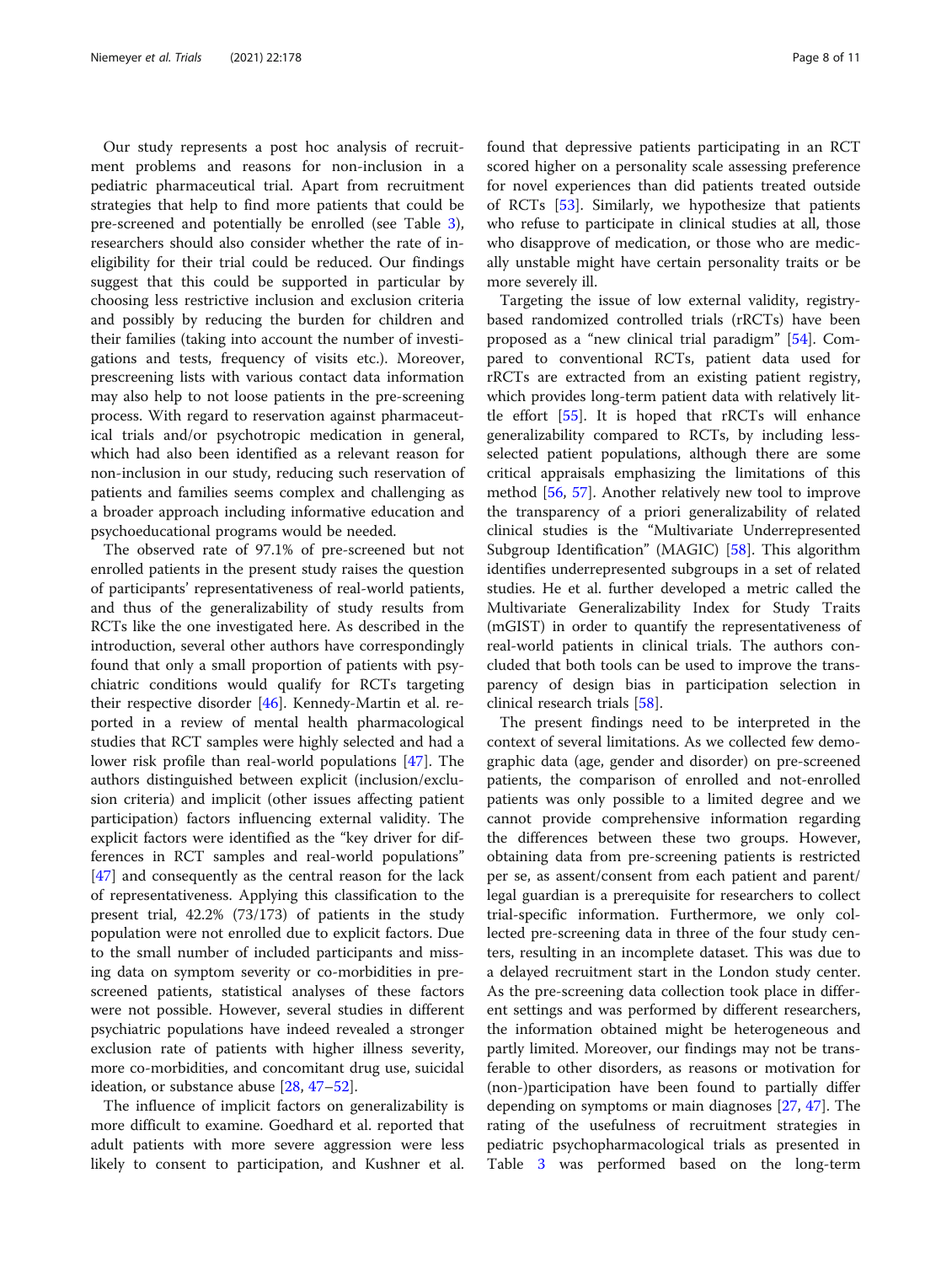experience of the authors with designing and running clinical pediatric psychopharmacology trials. Despite careful discussion and decision-making based on a relatively large body of experience, this rating nevertheless represents solely the opinion of the authors. With performing a post hoc analysis of recruitment problems, we were able to identify relevant reasons for non-inclusion, but we were not able to test to which extent strategies that appear helpful in this regard will improve recruitment. Further research is therefore needed. Moreover, if recruitment turns out to be problematic in a clinical trial, researchers may consider performing an interim analysis of the recruitment problems during the ongoing recruitment process.

# Conclusions

The present findings add valuable information to the existing knowledge on reasons for low RCT recruitment rates in pediatric psychiatric populations. As in other clinical trials, our enrollment rate was low and the inclusion of patients into the trial was difficult. Study design (inclusion/exclusion criteria) and personal patient and/ or parent considerations (lack of interest, refusal to change current medical treatment, disapproval of medication) were the main reasons for non-eligibility/nonparticipation. The high percentage of pre-screened but not enrolled patients suggests participants' low representativeness of real-world patients and therefore a potential lack of generalizability of the results of clinical trials of this kind.

The results of this study may inform future trial designs and the effective use of available recruitment strategies while a tailored approach to the particular aspects of each individual trial and to local conditions and requirements needs to be followed. To ensure sufficient external validity in clinical trials, new recruitment strategies and tools to measure representativeness need to be developed, and existing concepts, e.g., registry-based randomized controlled trials and "Multivariate Underrepresented Subgroup Identification" (MAGIC), should be extended and systematically evaluated at the same time. Furthermore, researchers are encouraged to collect and publish detailed findings on recruitment difficulties and reasons for non-participation in clinical trials, in order to develop respective new tools and concepts based on sound data.

#### Acknowledgements

We would like to express our gratitude to all patients and families who took part in this study.

#### Authors' contributions

RWD, TB, JB, and AH designed the research. KM, RWD, TB, BG, BO, JB, SD, and AH contributed to the implementation of the research. LN and AH analyzed the data. LN, KM, BG, BO, RWD, and AH interpreted the data. TB, JB, and SD provided aid in the interpretations of the results. LN and AH wrote the

manuscript, and all authors provided critical feedback on the research. All authors critically revised the final manuscript. All authors read and approved the final manuscript.

#### Funding

The research leading to these results has received funding from the European Community's Seventh Framework Program (FP7/2007-2013) TACT ICS under grant agreement no. 278948. This manuscript reflects only the authors' views and the European Union is not liable for any use that may be made of the information contained therein. Open Access funding enabled and organized by Projekt DEAL.

#### Availability of data and materials

All data generated or analyzed during this study are included in this published article (and its supplementary information files).

#### Ethics approval and consent to participate

The study was approved by the Ethics Committee II of the Medical Faculty Mannheim, University of Heidelberg (January 2015). Further applications for ethical approvals in the UK (National Research Ethics Service Committee London – Camberwell St Giles) and in the Netherlands (Commissie Mensgebonden Onderzoek, Regio Arnhem-Nijmegen) were granted in June 2016 (Nijmegen), March 2017 (Utrecht), and June 2018 (London), respectively. Subjects and their parents/legal guardians received informed assent/consent documents explaining the study and its potential risks and benefits. Informed assent and consent forms were signed before inclusion.

#### Consent for publication

Not applicable

#### Competing interests

Larissa Niemeyer was involved as investigator in a clinical trial by Servier. The present work is unrelated to this relationship.

Konstantin Mechler has served as investigator in clinical trials conducted by Lundbeck, Shire, Sunovion, and Teva, plus in European Union funded projects.

Jan Buitelaar has been in the past 3 years a consultant to/member of advisory board of/and/or speaker for Takeda/Shire, Roche, Medice, and Servier. He is not an employee of any of these companies and not a stock shareholder of any of these companies. He has no other financial or material support, including expert testimony, patents, and royalties.

Sarah Durston reports no potential conflicts of interest.

Bram Gooskens reports no potential conflicts of interest. Bob Oranje: reports no potential conflicts of interest.

Tobias Banaschewski served in an advisory or consultancy role for Lundbeck, Medice, Neurim Pharmaceuticals, Oberberg GmbH, Shire, and Infectopharm. He received conference support or speaker's fee by Lilly, Medice, and Shire. He received royalties from Hogrefe, Kohlhammer, CIP Medien, Oxford University Press. The present work is unrelated to the above grants and relationships.

Ralf W. Dittmann has received compensation for serving as consultant or speaker, or he or the institution he works for have received research support or royalties from the organizations or companies indicated: EU (FP7 Programme), US National Institute of Mental Health (NIMH), German Federal Ministry of Health/Regulatory Agency (BMG/BfArM), German Federal Ministry of Education and Research (BMBF), German Research Foundation (DFG), Volkswagen Foundation; Boehringer Ingelheim, Ferring, Janssen-Cilag, Lilly, Lundbeck, Otsuka, Servier, Shire, Sunovion/Takeda, and Theravance. He owns Eli Lilly stock.

Alexander Häge has received conference support, speaker's fee and/or served in an advisory role for Shire/Takeda and Lily. He was involved as investigator in clinical trials by Shire, Janssen-Cilag, Otsuka, Sunovion, Servier, Lundbeck, Takeda, Nuvelution, Gedeon Richter, and Emalex. The present work is unrelated to the above relationships.

#### Author details

<sup>1</sup> Pediatric Psychopharmacology, Department of Child and Adolescent Psychiatry and Psychotherapy, Central Institute of Mental Health, Medical Faculty Mannheim, University of Heidelberg, J 5, 68159 Mannheim, Germany. <sup>2</sup>Department of Cognitive Neuroscience, Donders Institute for Brain Cognition and Behavior, Radboud University Nijmegen Medical Center,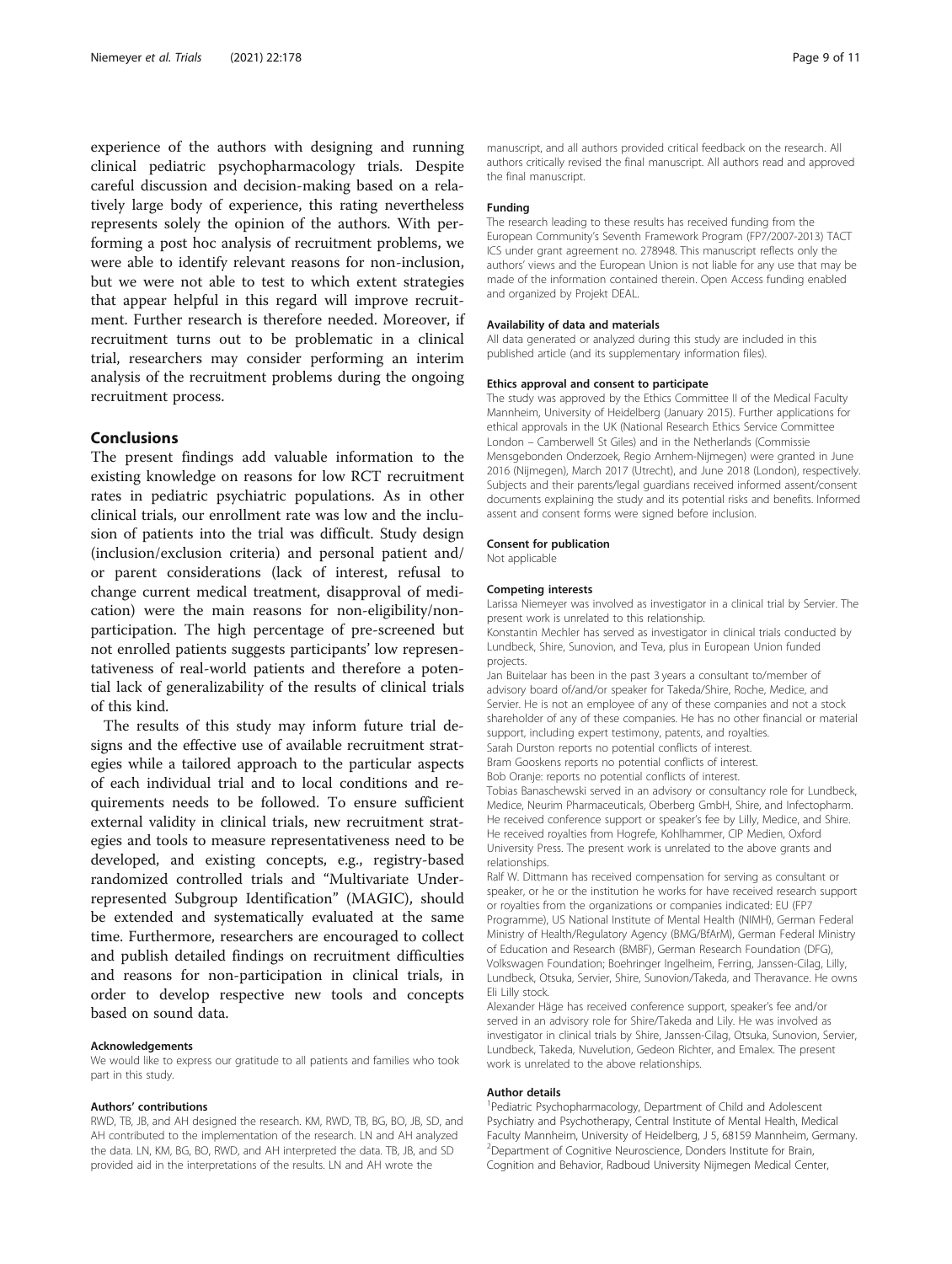<span id="page-9-0"></span>Nijmegen, The Netherlands. <sup>3</sup>Department of Psychiatry, University Medical Center Utrecht Brain Center, Utrecht, The Netherlands.

# Received: 19 March 2020 Accepted: 11 February 2021 Published online: 01 March 2021

#### References

- 1. Wong IC, Murray ML, Camilleri-Novak D, Stephens P. Increased prescribing trends of paediatric psychotropic medications. Arch Dis Child. 2004;89(12): 1131–2.
- 2. Steinhausen HC. Recent international trends in psychotropic medication prescriptions for children and adolescents. Eur Child Adolescent Psychiatry. 2015;24(6):635–40.
- 3. Nielsen ES, Rasmussen L, Hellfritzsch M, Thomsen PH, Norgaard M, Laursen T. Trends in off-label prescribing of sedatives, hypnotics and antidepressants among children and adolescents - a Danish, Nationwide register-based study. Basic Clin Pharmacol Toxicol. 2017;120(4):360–7.
- 4. Rani F, Murray ML, Byrne PJ, Wong IC. Epidemiologic features of antipsychotic prescribing to children and adolescents in primary care in the United Kingdom. Pediatrics. 2008;121(5):1002–9.
- 5. Kimland E, Nydert P, Odlind V, Bottiger Y, Lindemalm S. Paediatric drug use with focus on off-label prescriptions at Swedish hospitals - a nationwide study. Acta paediatrica (Oslo, Norway : 1992). 2012;101(7):772–8.
- 6. Pandolfini C, Bonati M. A literature review on off-label drug use in children. Eur J Pediatr. 2005;164(9):552–8.
- 7. Conroy S, Choonara I, Impicciatore P, Mohn A, Arnell H, Rane A, et al. Survey of unlicensed and off label drug use in paediatric wards in European countries. European Network for Drug Investigation in Children. BMJ. 2000; 320(7227):79–82.
- 8. Kolch M, Plener PL. Pharmacotherapy in psychiatric disorders of children: current evidence and trends. Pharmacopsychiatry. 2016;49(6):219–25.
- 9. Pagsberg AK, Thomsen PH. [Off-label prescription of psychopharmacological drugs for children and adolescents]. Ugeskr Laeger. 2017;179(35):V05170355.
- 10. Ansermot N, Jordanov V, Smogur M, Holzer L, Eap CB. Psychotropic drug prescription in adolescents: a retrospective study in a Swiss psychiatric university hospital. J Child Adolescent Psychopharmacol. 2018;28(3):192–204.
- 11. European Medicines Agency (EMA). Assessment of the paediatric needs Psychiatry London2007 [Available from: [https://www.ema.europa.eu/en/](https://www.ema.europa.eu/en/documents/other/assessment-paediatric-needs-psychiatry_en.pdf) [documents/other/assessment-paediatric-needs-psychiatry\\_en.pdf](https://www.ema.europa.eu/en/documents/other/assessment-paediatric-needs-psychiatry_en.pdf). Accessed 23 Feb 2021.
- 12. Hinshaw SP, Hoagwood K, Jensen PS, Kratochvil C, Bickman L, Clarke G, et al. AACAP 2001 research forum: challenges and recommendations regarding recruitment and retention of participants in research investigations. J Am Acad Child Adolesc Psychiatry. 2004;43(8):1037–45.
- 13. Stein MA, Shaffer M, Echo-Hawk A, Smith J, Stapleton A, Melvin A. Research START: a multimethod study of barriers and accelerators of recruiting research participants. Clin Transl Sci. 2015;8(6):647–54.
- 14. Kitterman DR, Cheng SK, Dilts DM, Orwoll ES. The prevalence and economic impact of low-enrolling clinical studies at an academic medical center. Acad Med. 2011;86(11):1360–6.
- 15. McDonald AM, Knight RC, Campbell MK, Entwistle VA, Grant AM, Cook JA, et al. What influences recruitment to randomised controlled trials? A review of trials funded by two UK funding agencies. Trials. 2006;7:9.
- 16. Cheng SK, Dietrich MS, Dilts DM. Predicting accrual achievement: monitoring accrual milestones of NCI-CTEP-sponsored clinical trials. Clin Cancer Res. 2011;17(7):1947–55.
- 17. Aucoin M, Cooley K, Anand L, Furtado M, Canzonieri A, Fine A, et al. Adjunctive vitamin D in the treatment of non-remitted depression: lessons from a failed clinical trial. Complement Ther Med. 2018;36:38–45.
- 18. Glickman SW, Anstrom KJ, Lin L, Chandra A, Laskowitz DT, Woods CW, et al. Challenges in enrollment of minority, pediatric, and geriatric patients in emergency and acute care clinical research. Ann Emerg Med. 2008;51(6): 775–80 e3.
- 19. Hudson BF, Oostendorp LJ, Candy B, Vickerstaff V, Jones L, Lakhanpaul M, et al. The under reporting of recruitment strategies in research with children with life-threatening illnesses: a systematic review. Palliat Med. 2017;31(5):419–36.
- 20. Woolfall K, Shilling V, Hickey H, Smyth RL, Sowden E, Williamson PR, et al. Parents' agendas in paediatric clinical trial recruitment are different from researchers' and often remain unvoiced: a qualitative study. PLoS One. 2013; 8(7):e67352.
- 21. Shilling V, Williamson PR, Hickey H, Sowden E, Smyth RL, Young B. Processes in recruitment to randomised controlled trials of medicines for children (RECRUIT): a qualitative study. Health Technol Assessment (Winchester, England). 2011;15(15):1–116.
- 22. Bliznak L, Berg R, Hage A, Dittmann RW. High rate of non-eligibility: methodological factors impacting on recruitment for a multicentre, doubleblind study of paediatric patients with major depressive disorder. Pharmacopsychiatry. 2013;46(1):23–8.
- 23. Emslie GJ, Ryan ND, Wagner KD. Major depressive disorder in children and adolescents: clinical trial design and antidepressant efficacy. J Clin Psychiatry. 2005;66(Suppl 7):14–20.
- 24. Hewell K, Hoste RR, le Grange D. Recruitment for an adolescent bulimia nervosa treatment study. Int J Eat Disord. 2006;39(7):594–7.
- 25. Rothwell PM. External validity of randomised controlled trials: "to whom do the results of this trial apply?". Lancet. 2005;365(9453):82–93.
- 26. Franco S, Hoertel N, McMahon K, Wang S, Rodriguez-Fernandez JM, Peyre H, et al. Generalizability of pharmacologic and psychotherapy clinical trial results for posttraumatic stress disorder to community samples. J Clin Psychiatry. 2016;77(8):e975–81.
- 27. Goedhard LE, Stolker JJ, Nijman HL, Egberts TC, Heerdink ER. Trials assessing parmacotherapeutic management of aggression in psychiatric patients: comparability with clinical practice. Pharmacopsychiatry. 2010;43(6):205–9.
- 28. Guerdjikova AI, McElroy SL. Binge eating disorder pharmacotherapy clinical trails--who is left out? Eur Eat Disord Rev. 2009;17(2):101–8.
- Zetin M, Hoepner CT. Relevance of exclusion criteria in antidepressant clinical trials: a replication study. J Clin Psychopharmacol. 2007;27(3):295–301.
- 30. Lock J, Brandt H, Woodside B, Agras S, Halmi WK, Johnson C, et al. Challenges in conducting a multi-site randomized clinical trial comparing treatments for adolescent anorexia nervosa. Int J Eat Disord. 2012;45(2):202–13.
- 31. Norris ML, Spettigue W, Buchholz A, Henderson KA, Obeid N. Factors influencing research drug trials in adolescents with anorexia nervosa. Eat Disord. 2010;18(3):210–7.
- 32. Norris ML, Spettigue W, Buchholz A, Henderson KA. Challenges associated with controlled psychopharmacological research trials in adolescents with eating disorders. J Can Acad Child Adolescent Psychiatry. 2007;16(4):167–72.
- 33. Lustig SL, Botelho C, Lynch L, Nelson SV, Eichelberger WJ, Vaughan BL. Implementing a randomized clinical trial on a pediatric psychiatric inpatient unit at a children's hospital: the case of clonidine for post-traumatic stress. Gen Hosp Psychiatry. 2002;24(6):422–9.
- 34. Hage A, Banaschewski T, Buitelaar JK, Dijkhuizen RM, Franke B, Lythgoe DJ, et al. Glutamatergic medication in the treatment of obsessive compulsive disorder (OCD) and autism spectrum disorder (ASD) - study protocol for a randomised controlled trial. Trials. 2016;17(1):141.
- 35. Mechler K, Hage A, Schweinfurth N, Glennon JC, Dijkhuizen RM, Murphy D, et al. Glutamatergic agents in the treatment of compulsivity and impulsivity in child and adolescent psychiatry: a systematic review of the literature. Zeitschrift fur Kinder- und Jugendpsychiatrie und Psychotherapie. 2018; 46(3):246–63.
- 36. American Psychiatric Association. Diagnostic and statistical manual of mental disorders (DSM-5®). Washington, DC: American Psychiatric Pub; 2013.
- 37. Shaffer D, Fisher P, Lucas CP, Dulcan MK, Schwab-Stone ME. NIMH Diagnostic Interview Schedule for Children Version IV (NIMH DISC-IV): description, differences from previous versions, and reliability of some common diagnoses. J Am Acad Child Adolesc Psychiatry. 2000;39(1):28–38.
- 38. Lord C, Rutter M, Le Couteur A. Autism Diagnostic Interview-Revised: a revised version of a diagnostic interview for caregivers of individuals with possible pervasive developmental disorders. J Autism Dev Disord. 1994; 24(5):659–85.
- 39. Probstfield JL, Frye RL. Strategies for recruitment and retention of participants in clinical trials. Jama. 2011;306(16):1798–9.
- 40. Pinto CB, Velez FGS, French MN, Zeng D, Crandell D, Bolognini N, et al. Strategies to enhance recruitment methods in phantom limb pain clinical trials. Int J Clin Trials. 2017;4(2):72–9.
- 41. Treweek S, Lockhart P, Pitkethly M, Cook JA, Kjeldstrøm M, Johansen M, et al. Methods to improve recruitment to randomised controlled trials: Cochrane systematic review and meta-analysis. BMJ Open. 2013;3(2): e002360.
- 42. Chin Feman SP, Nguyen LT, Quilty MT, Kerr CE, Nam BH, Conboy LA, et al. Effectiveness of recruitment in clinical trials: an analysis of methods used in a trial for irritable bowel syndrome patients. Contemp Clin Trials. 2008;29(2):241–51.